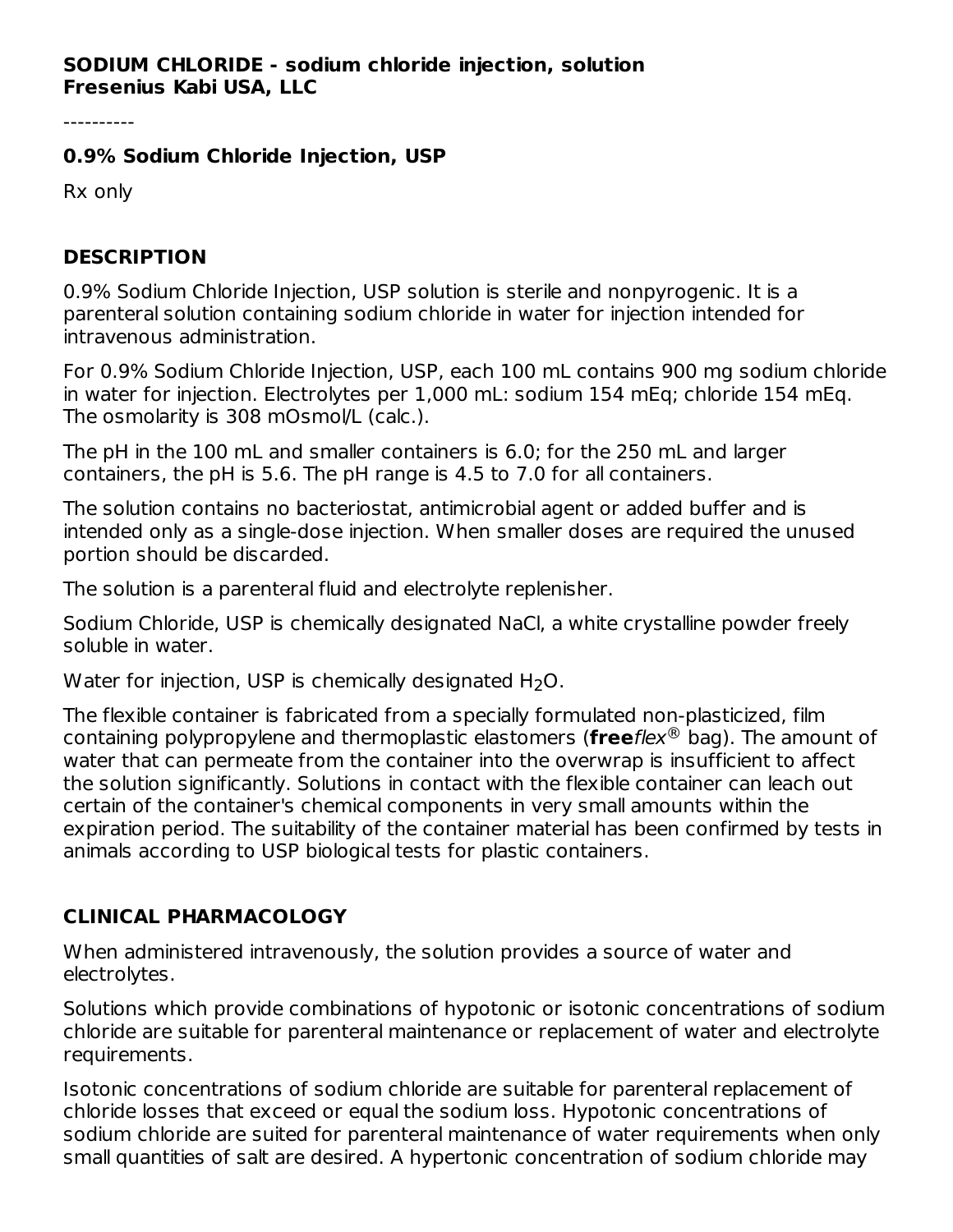be used to repair severe salt depletion syndrome.

Sodium chloride in water dissociates to provide sodium ( $\text{Na}^+$ ) and chloride (Cl ) ions. Sodium (Na<sup>+</sup>) is the principal cation of the extracellular fluid and plays a large part in the therapy of fluid and electrolyte disturbances. Chloride (Cl·) has an integral role in buffering action when oxygen and carbon dioxide exchange occurs in the red blood cells. The distribution and excretion of sodium ( $\text{Na}^+$ ) and chloride (Cl<sup>-</sup>) are largely under the control of the kidney which maintains a balance between intake and output.

Water is an essential constituent of all body tissues and accounts for approximately 70% of total body weight. Average normal adult daily requirements range from two to three liters (1.0 to 1.5 liters each for insensible water loss by perspiration and urine production).

Water balance is maintained by various regulatory mechanisms. Water distribution depends primarily on the concentration of electrolytes in the body compartments and sodium (Na $^+$ ) plays a major role in maintaining physiologic equilibrium.

### **INDICATIONS AND USAGE**

Intravenous solutions containing sodium chloride are indicated for parenteral replenishment of fluid and sodium chloride as required by the clinical condition of the patient.

### **CONTRAINDICATIONS**

None known.

#### **WARNINGS**

Sodium Chloride Injection, USP should be used with great care, if at all, in patients with congestive heart failure, severe renal insufficiency and in clinical states in which there exists edema with sodium retention.

The intravenous administration of Sodium Chloride Injection, USP can cause fluid and/or solute overloading resulting in dilution of serum electrolyte concentrations, overhydration, congested states or pulmonary edema.

The risk of dilutive states is inversely proportional to the electrolyte concentration of the injections. The risk of solute overload causing congested states with peripheral and pulmonary edema is directly proportional to the electrolyte concentrations of the injections.

In patients with diminished renal function, administration of Sodium Chloride Injection, USP may result in sodium retention.

#### **PRECAUTIONS**

#### **General**

Do not use plastic containers in series connections. Such use could result in air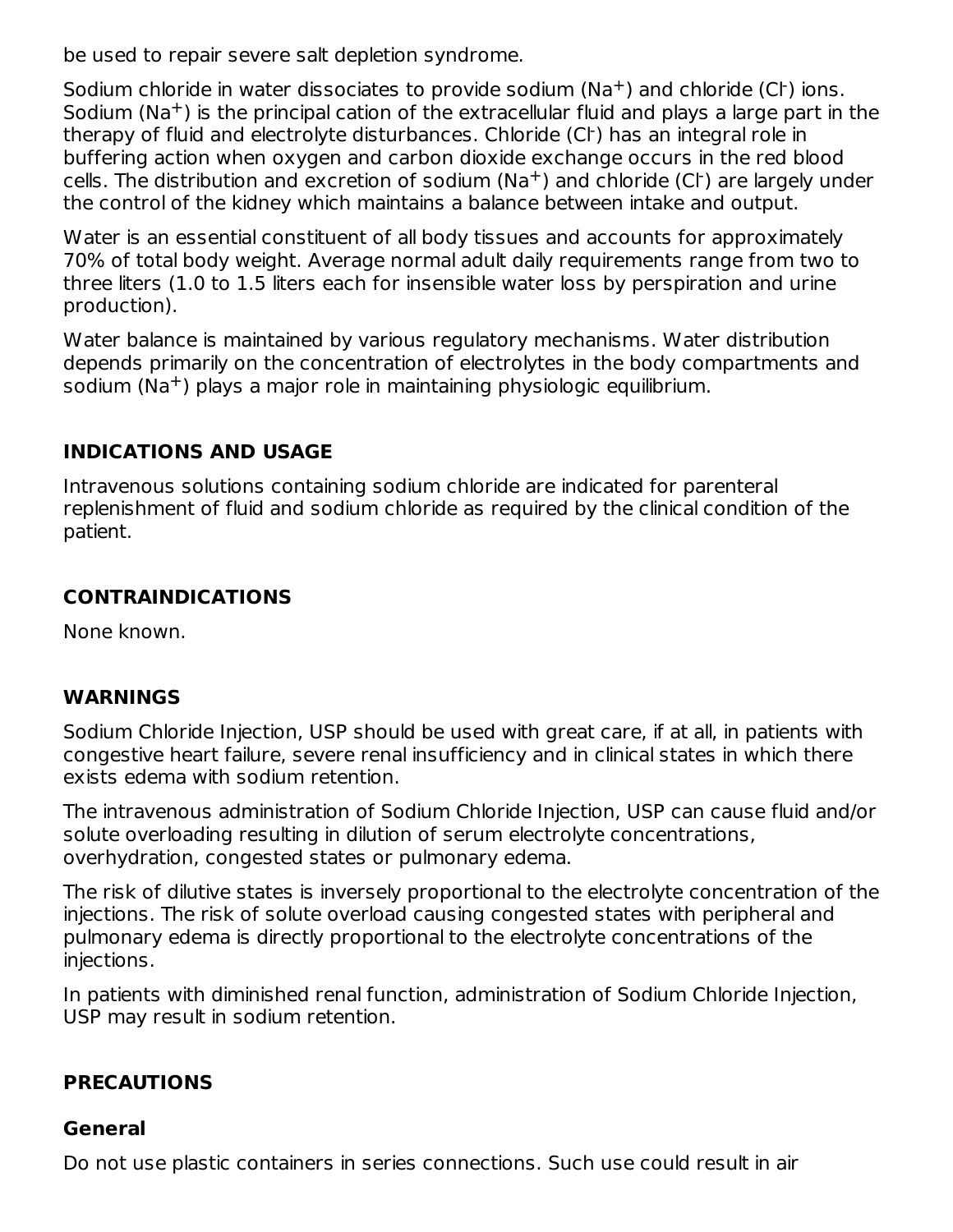embolism due to residual air being drawn from the primary container before administration of the fluid from the secondary container is completed.

Pressurizing intravenous solutions contained in flexible plastic containers to increase flow rates can result in air embolism if the residual air in the container is not fully evacuated prior to administration.

Use of a vented intravenous administration set with the vent in the open position could result in air embolism. Vented intravenous administration sets with the vent in the open position should not be used with flexible plastic containers.

### **Laboratory Tests**

Clinical evaluation and periodic laboratory determinations are necessary to monitor changes in fluid balance, electrolyte concentrations and acid-base balance during prolonged parenteral therapy or whenever the condition of the patient warrants such evaluation.

## **DRUG INTERACTIONS**

Caution must be exercised in the administration of Sodium Chloride Injection, USP to patients receiving corticosteroids or corticotropin.

### **Carcinogenesis, Mutagenesis, Impairment of Fertility**

Studies have not been performed with Sodium Chloride Injection, USP to evaluate the potential for carcinogenesis, mutagenesis or impairment of fertility.

## **Pregnancy:**

#### Teratogenic Effects

Animal reproduction studies have not been conducted with Sodium Chloride Injection, USP. It is also not known whether Sodium Chloride Injection, USP can cause fetal harm when administered to a pregnant woman or can affect reproduction capacity. Sodium Chloride Injection, USP should be given to a pregnant woman only if clearly needed.

#### **Labor and Delivery**

Studies have not been conducted to evaluate the effects of Sodium Chloride Injection, USP on labor and delivery. Caution should be exercised when administering this drug during labor and delivery.

#### **Nursing Mothers**

It is not known whether this drug is excreted in human milk. Because many drugs are excreted in human milk, caution should be exercised when Sodium Chloride Injection, USP is administered to a nursing mother.

#### **Pediatric Use**

The use of Sodium Chloride Injection, USP in pediatric patients is based on clinical practice.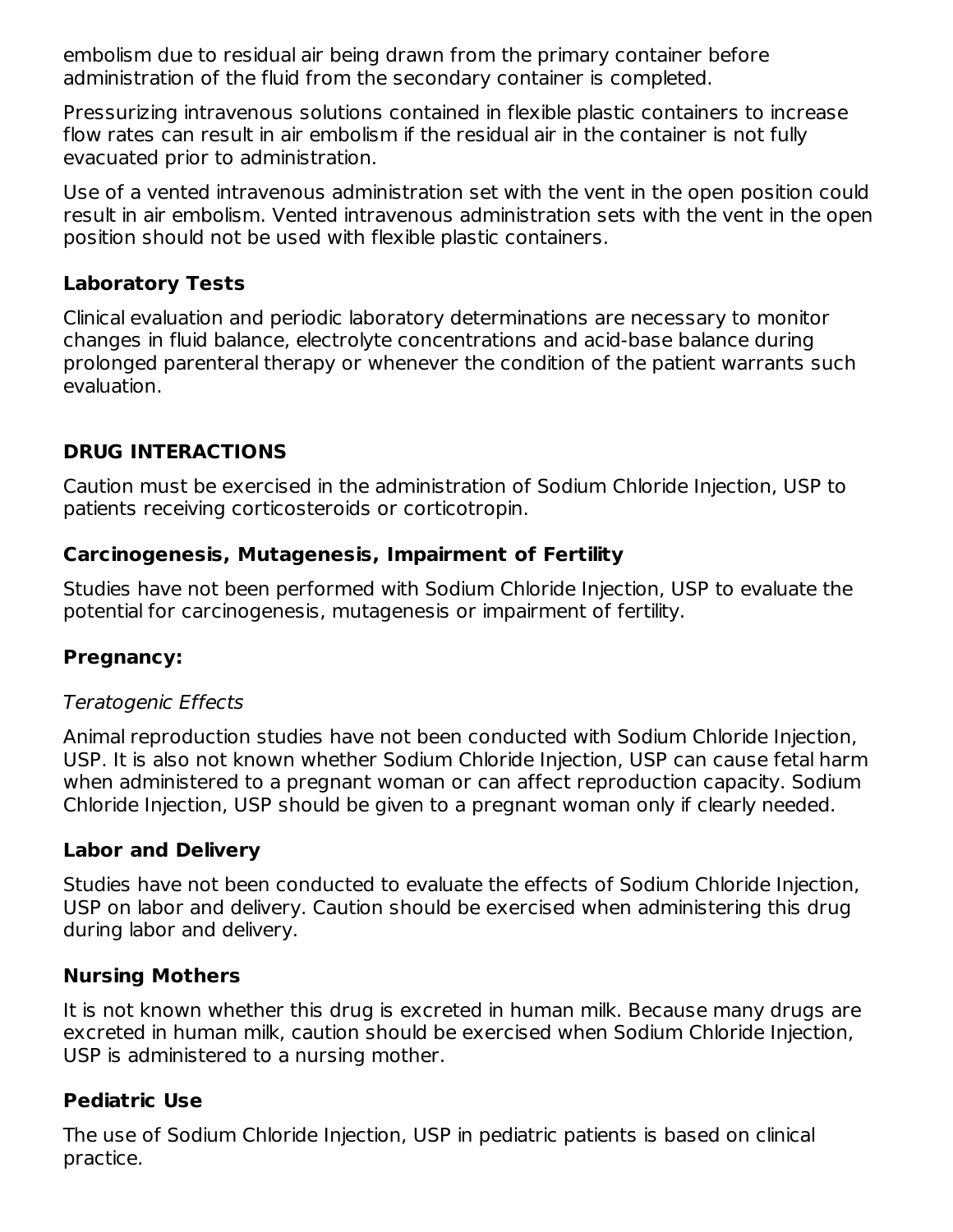Plasma electrolyte concentrations should be closely monitored in the pediatric population as this population may have impaired ability to regulate fluids and electrolytes.

### **Geriatric Use**

Clinical studies of Sodium Chloride Injection, USP did not include sufficient numbers of subjects aged 65 and over to determine whether they respond differently from younger subjects. Other reported clinical experience has not identified differences in responses between elderly and younger patients. In general, dose selection for an elderly patient should be cautious, usually starting at the low end of the dosing range, reflecting the greater frequency of decreased hepatic, renal, or cardiac function, and of concomitant disease or drug therapy.

This drug is known to be substantially excreted by the kidney, and the risk of toxic reactions to this drug may be greater in patients with impaired renal function. Because elderly patients are more likely to have decreased renal function, care should be taken in dose selection, and it may be useful to monitor renal function.

Do not administer unless solution is clear and container is undamaged. Discard unused portion.

# **ADVERSE REACTIONS**

Reactions which may occur because of the solution or the technique of administration include febrile response, infection at the site of injection, venous thrombosis or phlebitis extending from the site of injection, extravasation and hypervolemia.

If an adverse reaction does occur, discontinue the infusion, evaluate the patient, institute appropriate therapeutic countermeasures and save the remainder of the fluid for examination if deemed necessary.

## **OVERDOSAGE**

In the event of overhydration or solute overload, re-evaluate the patient and institute appropriate corrective measures (see **WARNINGS**, **PRECAUTIONS**, and **ADVERSE REACTIONS**).

## **DOSAGE AND ADMINISTRATION**

The dose is dependent upon the age, weight and clinical condition of the patient.

Additives may be incompatible. Consult with pharmacist, if available. When introducing additives, use aseptic technique, mix thoroughly and do not store.

Parenteral drug products should be inspected visually for particulate matter and discoloration prior to administration, whenever solution and container permit (see **PRECAUTIONS**).

## **INSTRUCTIONS FOR USE**

Check flexible container solution composition, lot number, and expiry date.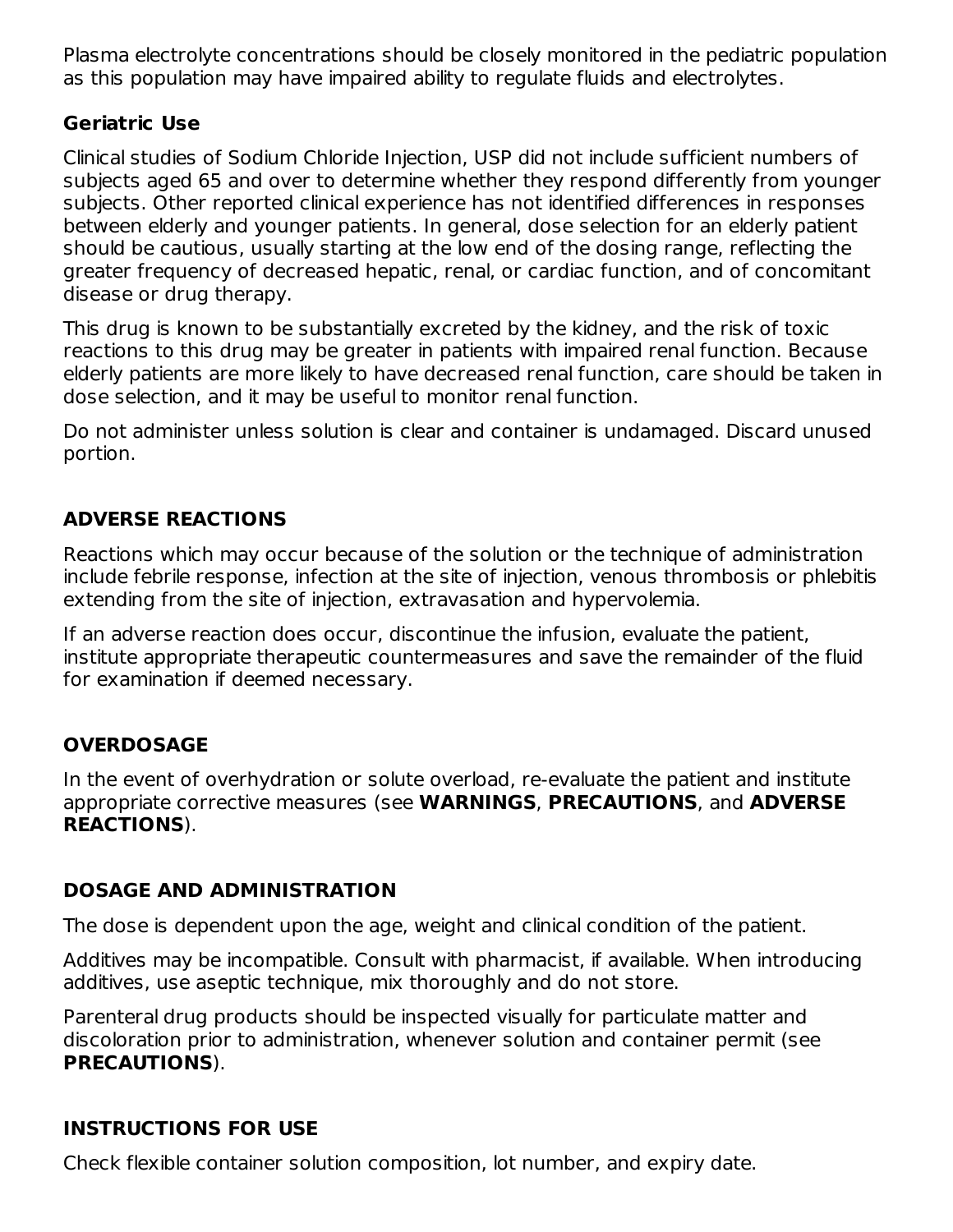Do not remove solution container from its overwrap until immediately before use.

Use sterile equipment and aseptic technique.

To Open

- 1. Turn solution container over so that the text is face down. Using the pre-cut corner tabs, peel open the overwrap and remove solution container.
- 2. Check the solution container for leaks by squeezing firmly. If leaks are found, or if the seal is not intact, discard the solution.
- 3. Do not use if the solution is cloudy or a precipitate is present.

## To Add Medication

- 1. Identify WHITE Additive Port with arrow pointing toward container.
- 2. Immediately before injecting additives, break off WHITE Additive Port Cap with the arrow pointing toward container.
- 3. Hold base of WHITE Additive Port horizontally.
- 4. Insert needle horizontally through the center of WHITE Additive Port's septum and inject additives.
- 5. Mix container contents thoroughly.

# Preparation for Administration

- 1. Immediately before inserting the infusion set, break off BLUE Infusion Port Cap with the arrow pointing away from container.
- 2. Use a non-vented infusion set or close the air-inlet on a vented set.
- 3. Close the roller clamp of the infusion set.
- 4. Hold the base of BLUE Infusion Port.
- 5. Insert spike through BLUE Infusion Port by rotating wrist slightly until the spike is inserted.

**NOTE**: See full directions accompanying administration set.

# **WARNING: Do not use flexible container in series connections.**

# **HOW SUPPLIED**

0.9% Sodium Chloride Injection, USP is supplied in single-dose flexible plastic containers as follows:

| Product Code | Unit of Sale                                                    | Strength          | Each                                                  |
|--------------|-----------------------------------------------------------------|-------------------|-------------------------------------------------------|
| 6B1275       | NDC 63323-632-75<br>Package of 20<br>freeflex <sup>®</sup> bags | $0.9\%$ (9 mg/mL) | NDC 63323-632-20<br>500 mL freeflex <sup>®</sup> bag  |
| 6B1440       | NDC 63323-632-40<br>Package of 10<br>freeflex <sup>®</sup> bags | $0.9\%$ (9 mg/mL) | NDC 63323-632-10<br>1000 mL freeflex <sup>®</sup> bag |

Store at 20° to 25°C (68° to 77°F) [see USP Controlled Room Temperature]. Protect from freezing.

The container closure is not made with natural rubber latex. Non-PVC, Non-DEHP, Sterile.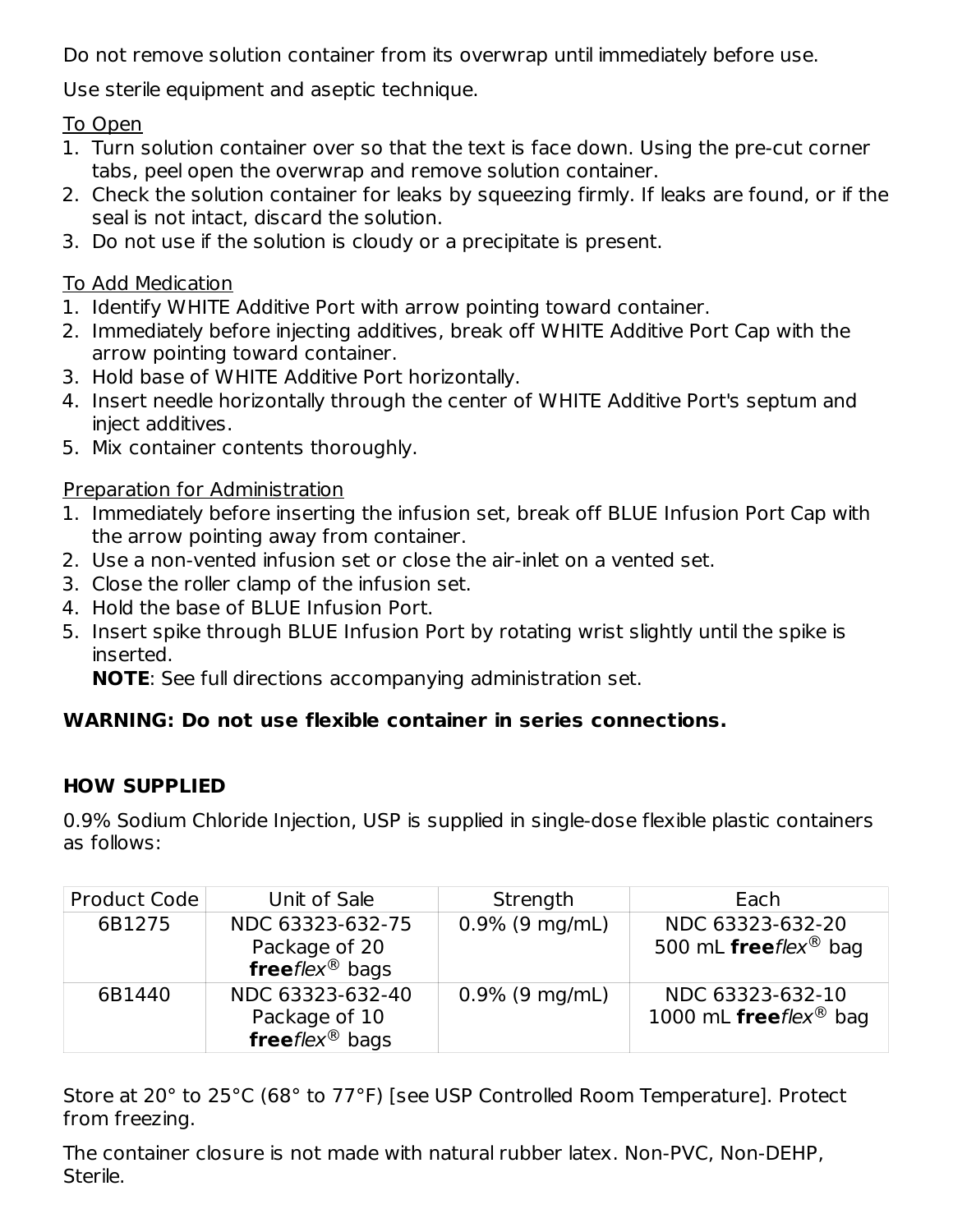Manufactured for:

# **WA FRESENIUS KABI**

Lake Zurich, IL 60047 www.fresenius-kabi.com/us Made in Germany

451536A Revised: October 2021

### **PACKAGE LABEL - PRINCIPAL DISPLAY PANEL - Sodium Chloride 500 mL Bag Label**

free  $flex^{\circledast}$ 

**500 mL**

# **0.9% Sodium Chloride Injection, USP**

For intravenous use. Rx only

|                      | free $flex^{\circledast}$                                                                                                                                                                                                                              | 500 mL             |  |
|----------------------|--------------------------------------------------------------------------------------------------------------------------------------------------------------------------------------------------------------------------------------------------------|--------------------|--|
|                      | 0.9% Sodium Chloride Injection, USP                                                                                                                                                                                                                    |                    |  |
| For intravenous use. |                                                                                                                                                                                                                                                        |                    |  |
| 100                  | Each 100 mL contains: Sodium Chloride 900 mg<br>in water for injection.<br>Electrolytes per 1,000 mL:<br>Sodium<br>Chloride                                                                                                                            | 154 mEq<br>154 mEq |  |
| 200                  | 308 mOsmol/LITER (CALC.)<br>Single Dose Only. Discard Unused Portion.                                                                                                                                                                                  | pH 4.5 to 7.0      |  |
|                      | Additives may be incompatible. Consult with pharmacist. When<br>introducing additives, use aseptic technique, mix thoroughly<br>and do not store. Use only if solution is clear and container is<br>undamaged. Must not be used in series connections. |                    |  |
| 300                  | <b>Usual dosage:</b> See package insert.                                                                                                                                                                                                               |                    |  |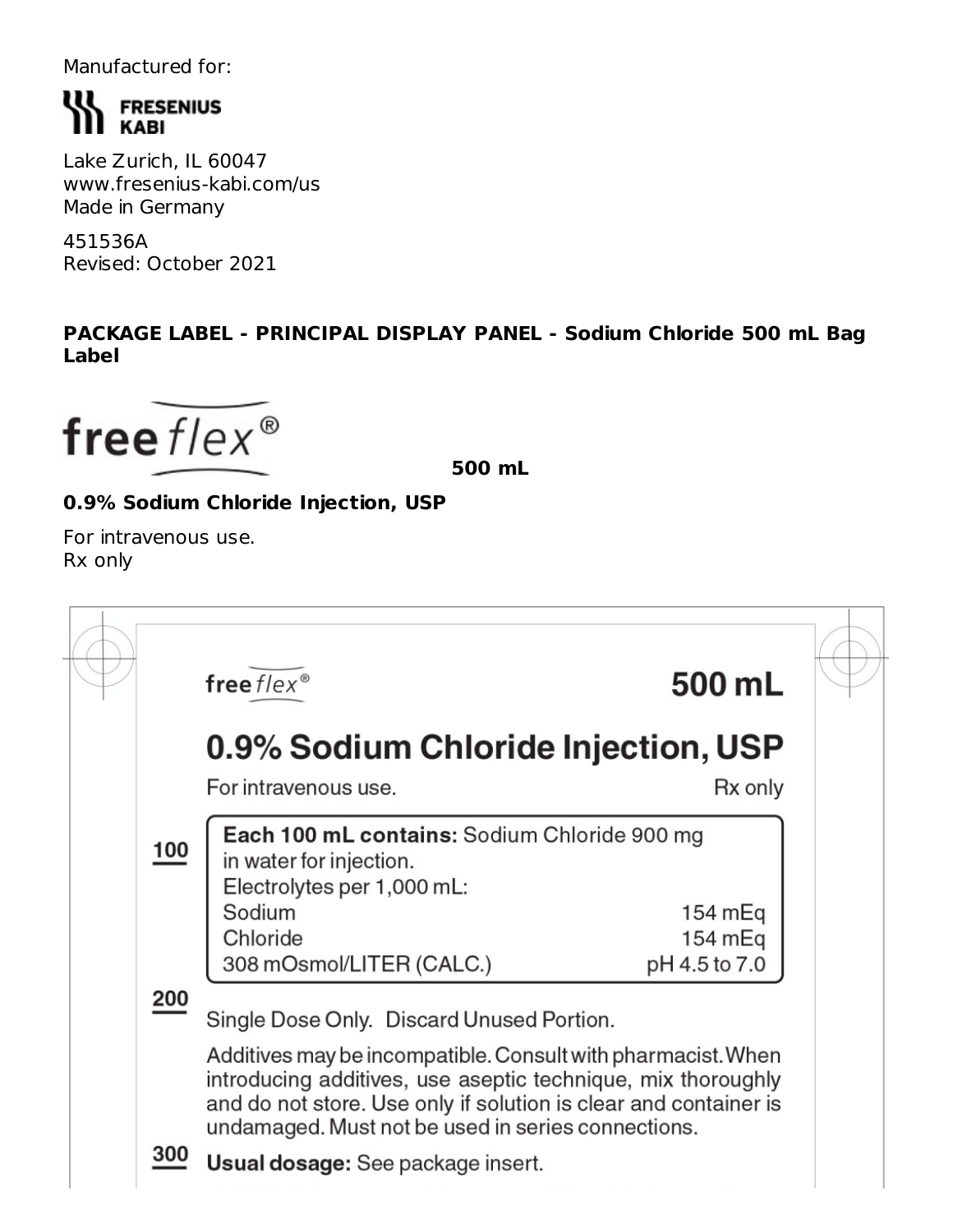|     | <b>STORE AT: 20°</b> to $25^{\circ}$ C (68° to 77°F) [see USP Controlled<br>Room Temperature]. Protect from freezing.<br>The container closure is not made with natural rubber latex.<br>Non-PVC, Non-DEHP, Sterile. |  |  |  |
|-----|----------------------------------------------------------------------------------------------------------------------------------------------------------------------------------------------------------------------|--|--|--|
| 400 | 00363323632205<br><b>EXP: MMYYYY</b><br>LOT: 14XXZZZZ                                                                                                                                                                |  |  |  |
| mL  |                                                                                                                                                                                                                      |  |  |  |
|     | Mfd. for:<br><b>FRESENIUS</b>                                                                                                                                                                                        |  |  |  |
|     | <b>KABI</b><br>Lake Zurich, IL 60047                                                                                                                                                                                 |  |  |  |
|     | 6B1275<br>Made in Germany<br>www.fresenius-kabi.com/us                                                                                                                                                               |  |  |  |
|     | 0743441/02 US<br>403296A                                                                                                                                                                                             |  |  |  |

|                                        | <b>SODIUM CHLORIDE</b>                                                                                                                                  |                                                              |                                            |                                     |                           |         |                 |  |
|----------------------------------------|---------------------------------------------------------------------------------------------------------------------------------------------------------|--------------------------------------------------------------|--------------------------------------------|-------------------------------------|---------------------------|---------|-----------------|--|
|                                        | sodium chloride injection, solution                                                                                                                     |                                                              |                                            |                                     |                           |         |                 |  |
|                                        |                                                                                                                                                         |                                                              |                                            |                                     |                           |         |                 |  |
|                                        | <b>Product Information</b>                                                                                                                              |                                                              |                                            |                                     |                           |         |                 |  |
|                                        | <b>Product Type</b>                                                                                                                                     |                                                              | <b>HUMAN PRESCRIPTION DRUG</b>             |                                     | <b>Item Code (Source)</b> |         | NDC:63323-632   |  |
|                                        | <b>Route of Administration</b>                                                                                                                          |                                                              | <b>INTRAVENOUS</b>                         |                                     |                           |         |                 |  |
|                                        |                                                                                                                                                         |                                                              |                                            |                                     |                           |         |                 |  |
|                                        |                                                                                                                                                         |                                                              |                                            |                                     |                           |         |                 |  |
| <b>Active Ingredient/Active Moiety</b> |                                                                                                                                                         |                                                              |                                            |                                     |                           |         |                 |  |
|                                        | <b>Basis of</b><br><b>Ingredient Name</b><br><b>Strength</b>                                                                                            |                                                              |                                            |                                     |                           |         | <b>Strength</b> |  |
|                                        | SODIUM CHLORIDE (UNII: 451W47IQ8X) (SODIUM CATION - UNII:LYR4M0NH37,<br>SODIUM<br>9 <sub>mg</sub><br>CHLORIDE ION - UNII:Q32ZN48698)<br><b>CHLORIDE</b> |                                                              |                                            |                                     |                           | in 1 mL |                 |  |
|                                        |                                                                                                                                                         |                                                              |                                            |                                     |                           |         |                 |  |
|                                        |                                                                                                                                                         |                                                              |                                            |                                     |                           |         |                 |  |
| <b>Packaging</b>                       |                                                                                                                                                         |                                                              |                                            |                                     |                           |         |                 |  |
| #                                      | <b>Item Code</b>                                                                                                                                        | <b>Marketing Start</b><br><b>Package Description</b><br>Date |                                            | <b>Marketing End</b><br><b>Date</b> |                           |         |                 |  |
| $\mathbf{1}$                           | NDC:63323-632-<br>75                                                                                                                                    | 20 in 1 CASE                                                 |                                            | 09/19/2017                          |                           |         |                 |  |
| 1                                      | NDC:63323-632-<br>20                                                                                                                                    | Product                                                      | 500 mL in 1 BAG; Type 0: Not a Combination |                                     |                           |         |                 |  |
|                                        | $\overline{100}$ $\overline{22222}$                                                                                                                     |                                                              |                                            |                                     |                           |         |                 |  |

NDC:63323-632-